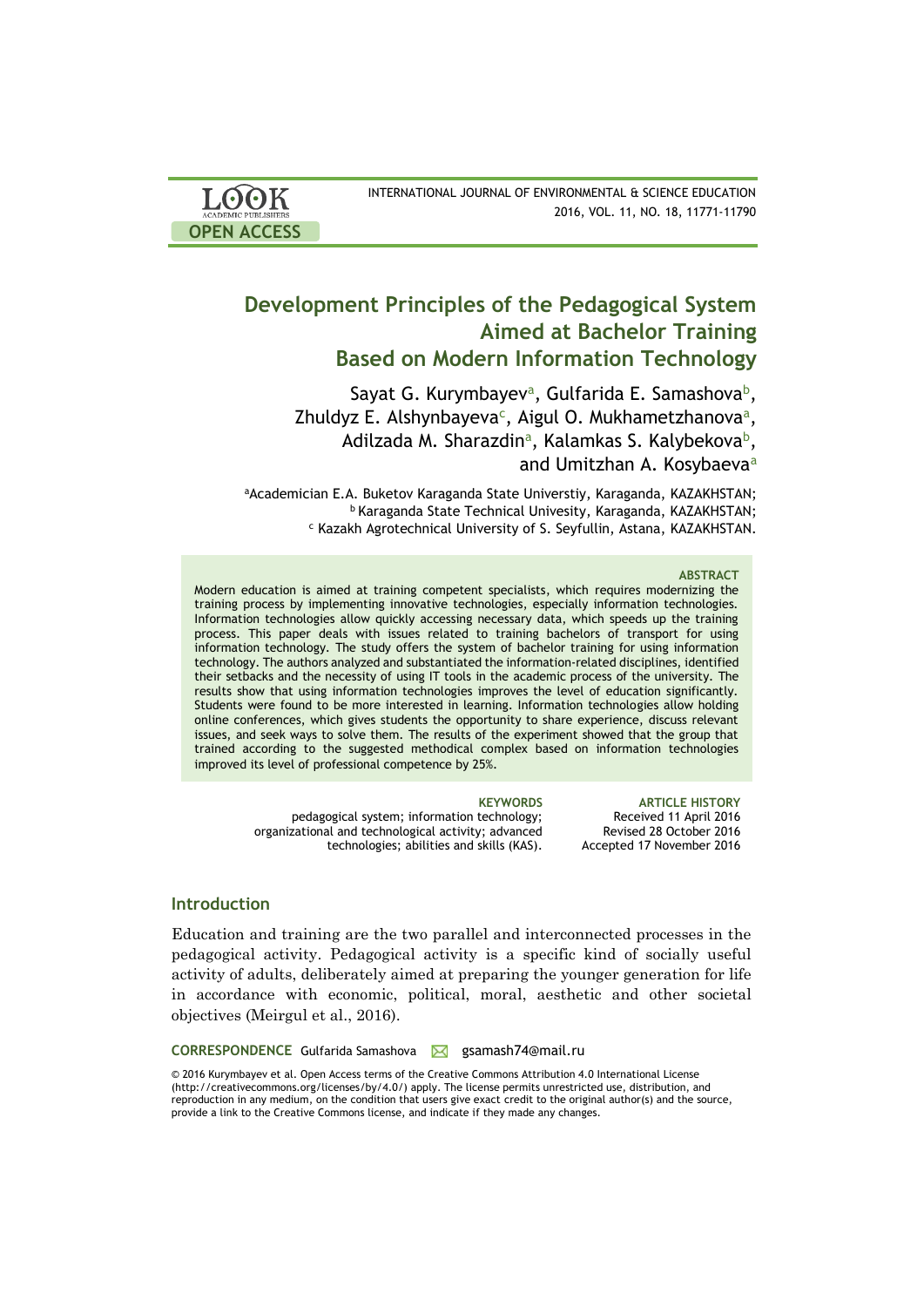The subject of pedagogical science is the process of upbringing and education of the entire person. As A.S. Makarenko notes, this process is carried out on each square meter of land. However, apart from pedagogy this object is relevant for many other sciences, both applied and basic, each of them finds its subject in this object: psychology - mental processes, physiology - physiological processes, and cybernetics – the control processes. Pedagogy is related to the study of strictly applied aspects of human education and training: the creation of man-made educational systems, which are called as pedagogical systems. Pedagogy is based on various scientific data, but it does not transform into these sciences, being based on its subject - the pedagogical system (Makarenko, 1978).

Different systems include their relevant elements, processes and their interactions; therefore, it is possible to speak about their structure and functions. The system, which is responsible for educational functions, is called the pedagogical system.

Conscious and purposeful creation and improvement of the pedagogical system is the main duty of a university teacher.

Today, the problem of the educational system is considered by many researchers involved in the pedagogical studies. The development of pedagogical systems (PS) was carried out by different scholars, such as V.P. Bespal'ko (2008), Y. G. Tatur (1989); structural components of their studies reflect all functional connections of the pedagogical process.

According to V.P. Bespal'ko "pedagogical system is a combination of factors, conditions and interactions in which the pedagogical process are carried out" (Bespal'ko and Tatur, 1989). He immediately offers the structure of the pedagogical system and highlights the interrelated elements:

1) The purpose of specialist training;

2) Student (students);

3) The content of training and education;

4) Didactic process as a means of fulfilling the pedagogical tasks;

5) Teachers or technical training means, which perform their pedagogical activity;

6) Organizational forms of pedagogical activity.

The authors interpret the pedagogical system in the following way: "The pedagogical system presents the socially determined complex of actively interacting participants of the pedagogical process, as well as the spiritual and material factors, aimed at the formation of personality capable of both selfdevelopment and the development of the surrounding reality".

The high-quality higher education is achieved through intensification and interactivity, which becomes possible by using information technology. The introduction of information technology in bachelor training greatly facilitates and speeds up the transfer of large amounts of rapidly changing knowledge-related information flow, previous and modern technological expertise. (Hamish Macleod, 2016; Hamilton, 2013; Boonen, 2014).

Modern higher education is defined as the process and the result of purposeful formation of specific knowledge, skills and methodological culture, as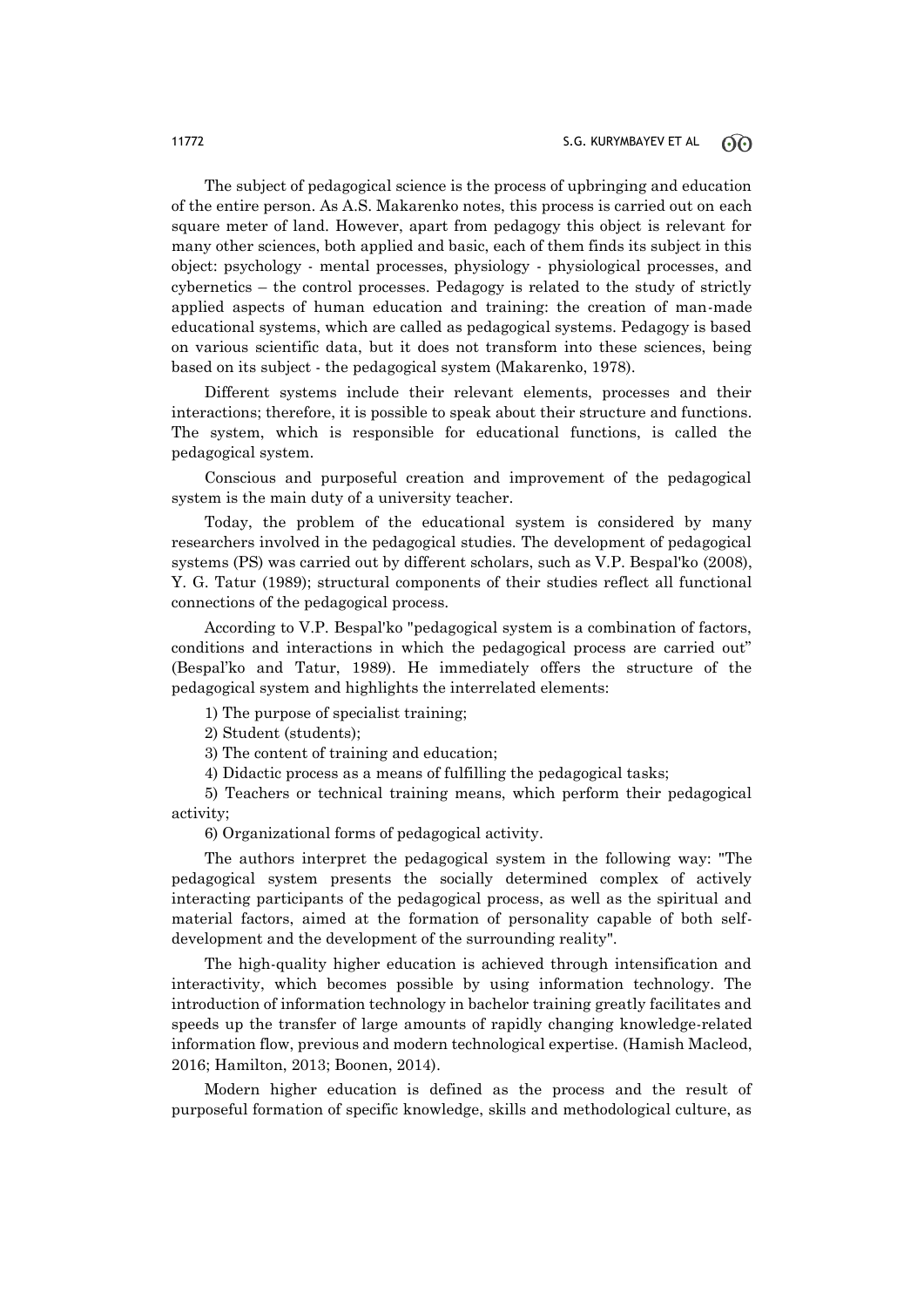well as as comprehensive training of specialists aimed at their preparation for innovative technological activities by means of relevant content, methods and teaching techniques. Speaking about the latest training technologies, their active search occurs in terms of educational system reforms in the developed countries of the world (Report to the European Commission, 2014; UNESCO, 2011).

Distance learning belongs to the present state-of-the-art computerinformation technology. Distance learning (DL) is a set of educational services provided by a specialized educational environment at any distance from the students. The use of DL technology and tools in the training process of higher technical educational institutions is reflected in many research papers (Hamish et al., 2016; Hamilton, 2013). DL includes the elements of full-time, part-time, and night-school classes based on information technology and multimedia systems. Modern telecommunications and electronic media overcome the shortcomings of traditional forms of learning, while retaining all their advantages. Both domestic and foreign scientists were engaged in DL studies (Fry and Ketteridge, 2008; Laurillard, 2011; Simon and Pleschova, 2012).

New technologies and models also include the credit-modular system of educational process organization (Simon and Plescheva, 2012). Modular education successfully combines features of the problem, active and student-oriented education. The credit-modular system provides improved asseessment of student knowledge and skills, student research skills with due regard to the individual work component.

During the last decade, worldwide requirements to the higher professional education are formulated exclusively in terms of competencies (Fry and Ketteridge, 2008; Simon and Pleschova, 2012). The competence-based approach presents a set of general principles related to the goals of education, selection of its content, organization of educational process and result assessment Brown and Bimrose, 2014). Development of competencies becomes the direct result of educational activity in terms of the competence-based approach. Competence presents a set of interrelated personal qualities (knowledge, skills, work methods), defined with respect to a certain range of objects and processes, required for effective and productive activities in relation to them (Savvides, 2014).

The use of computer technology provides instant student-teacher and teacher-student feedback, generates positive learning motivation. The use of information technology and artificial intelligence with a view to automate management of education systems is the most expedient tool, as evidenced by research works provided both by the domestic and by foreign scientists (Sergeev, 2013).

In particular, certain studies consider issues related to the introduction of smart components into the learning management systems (Gabitova et al., 2015; Sergeev, 2013). The introduction of information and telecommunication technology is considered in a number of papers (Hamish et al., 2016; Hamilton et al., 2013; Bayne, 2015). Cutting-edge information technologies increase the students' interest in education significantly (Boonen, 2014).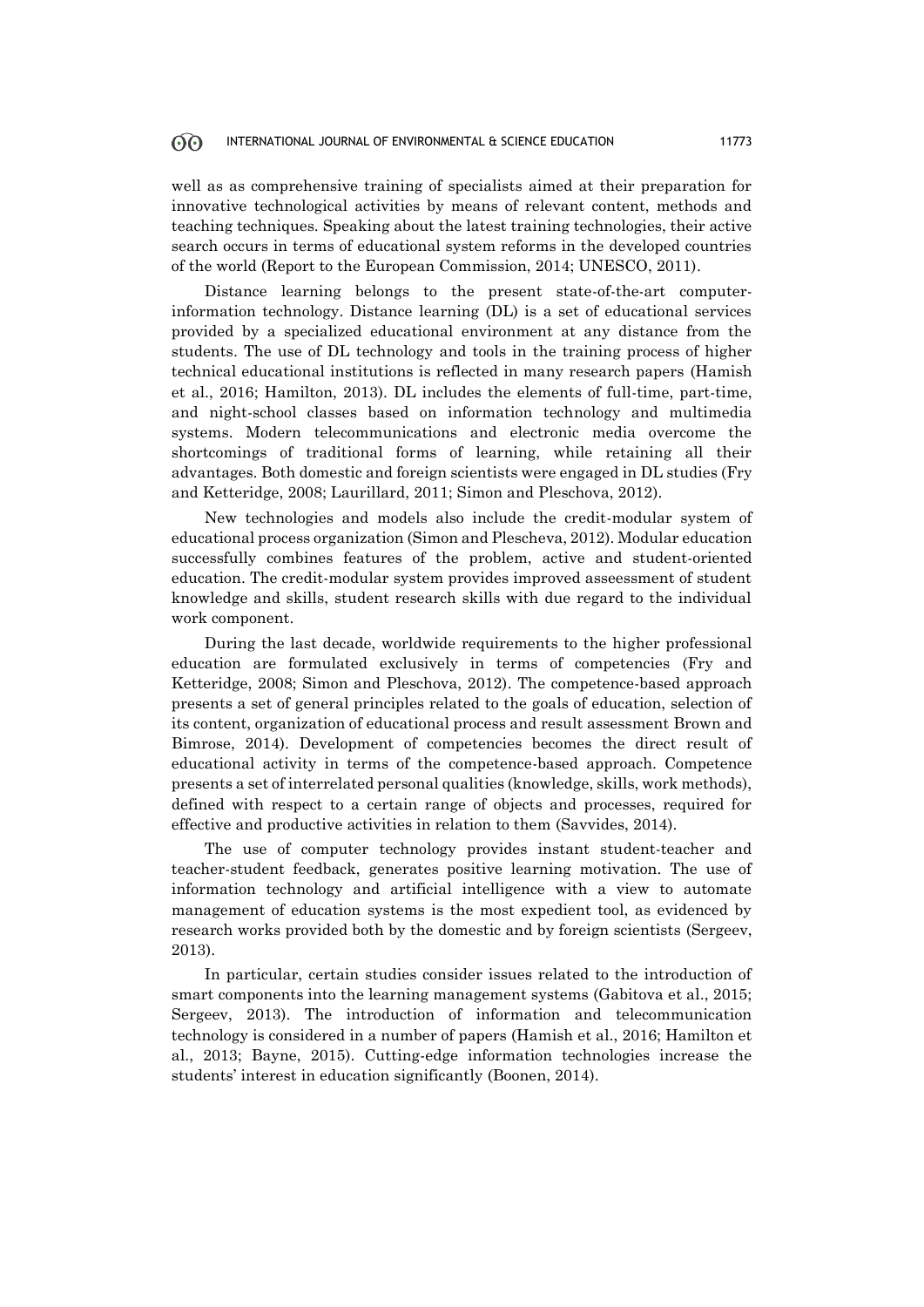In developed countries, such as the USA, Germany, and Great Britain, education actively uses Internet-based technologies and multimedia training programs to optimize the learning process (Savvides, 2014; Brown and Bimrose, 2014). Multimedia conference are held to improve the professional competence of students, which allows sharing experience and involving young specialists in professional activities (Gabitova et al., 2015). In addition, interactive technologies made cooperative education more accessible thanks to websites, which enables students to share opinions, engage in dialogs, and discuss relevant problems. This procedure has become a new form of self-education and self-organization (Macdonald, 2009). The problem is that post-Soviet countries, such as Kazakhstan, have an outdated insufficiently reformed educational system, which makes it so that students learn with scientific and applied tools that are irrelevant nowadays. Therefore, the implementation of information technologies will improve the competence of prospective specialists significantly.

Thus, the use of information technology in the learning process is an important direction in the development of modern educational system.

# **Aim of the Study**

To develop an IT-based pedagogical system.

# **Research questions**

How does an IT-based pedagogical system affect the educational process?

### **Method**

The methodological framework of this research included the postulates of the dialectical-materialistic philosophy regarding the theory of knowledge, the leading role of activity in personal development, and the dialectic unity of theory and practice, as well as methodological concepts of competence development in the educational system.

The purpose of the research necessitated the use of a set of complementary methods, including:

- Theoretical methods: study and analysis of special philosophical, psychological, pedagogical, scientific, and methodological literature on the studied problems; analysis of academic documents, general theoretical methods of analysis and synthesis.
- General logical methods. Study and generalization of pedagogical experience on the studied problem, conceptualization of educational practice. Application of methodological provisions, determined by the information paradigm and the theory of self-organization.

The experimental program was implemented at the E.A. Buketov Karaganda State University. The program included 103 students.

### **Data, Analysis, and Results**

Generally, the task of training can be viewed as a sequence of the following tasks: diagnosis, interpretation, planning, and design. In order to solve these problems, one needs to develop a set of models, which should include the teaching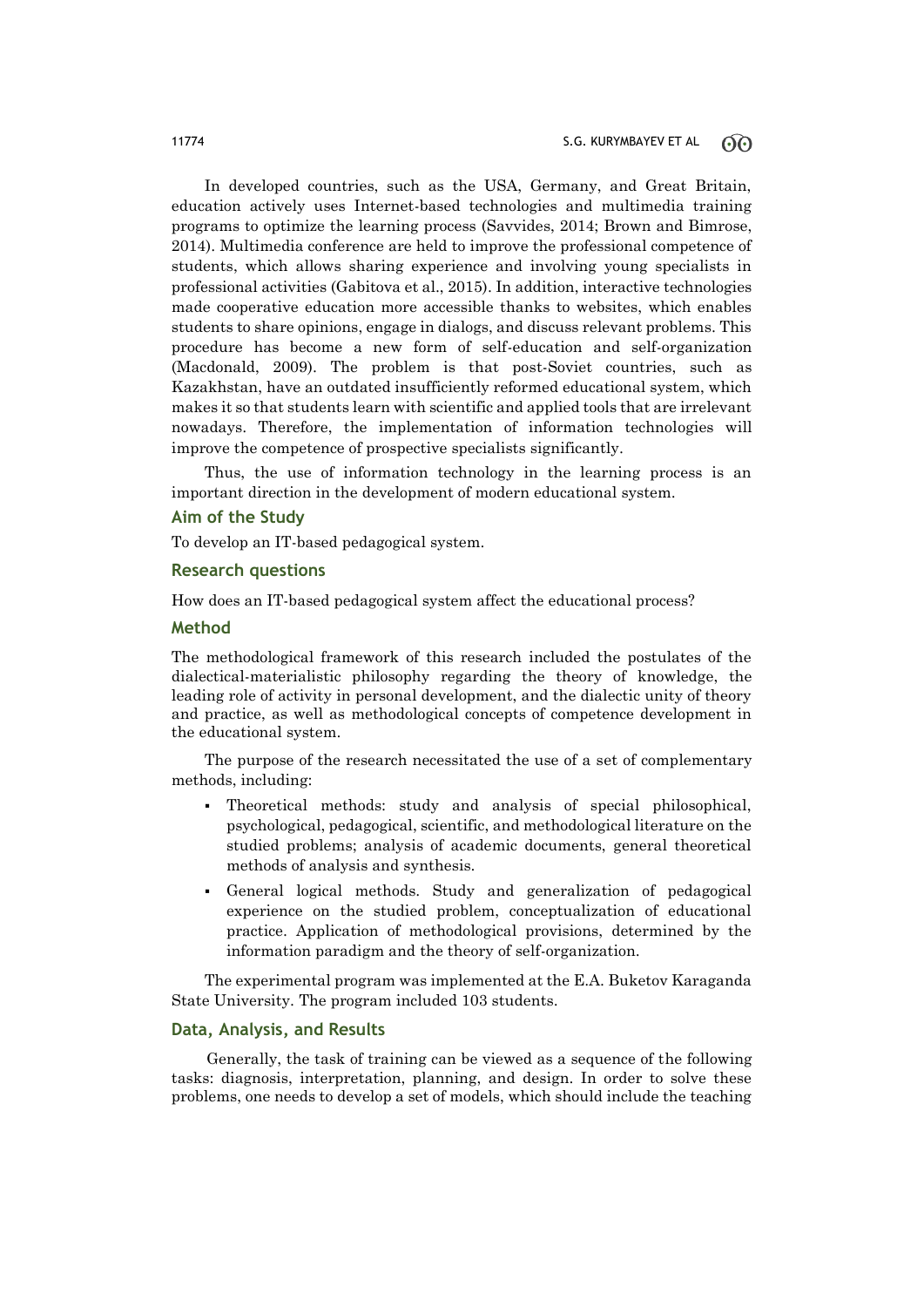model, the student model and the explanation model. The teaching model provides solution to such problems as teaching strategy planning, training design, and adaptation to the needs of a particular student. The student model taken together with the teaching model forms the basis of the training systems adapted to the needs of each student. The explanation model is used to explain solution of interpretation problems in the learning process. Providing detailed explanations, it reflects the logical connections between the training modules, etc.

With regard to the theoretical model of readiness, the authors of this study developed a pedagogical system aiming at the development of bachelor readiness for using information technology. (Figure 1).

The objectives of individual stages of the proposed pedagogical system are interconnected and have a common goal - training bachelors of transport for using information technology in the organizational and technological activity (hereinafter OTA).

The tasks of the proposed pedagogical system are:

- Development of basic knowledge and skills related to bachelor readiness to use the IT tools;
- Creation of a theoretical database of specialized knowledge and skills;
- Realization of scientific and creative potential of students in the area being under consideration.

Stages of the pedagogical system:

Stage 1 (basic) aims at the formation of the initial interest of bachelors of transport in the professional activity subject, as well as basic knowledge and skills required for using the information technology.

Stage 2 (integrative), which implies creating the theoretical database of specialized knowledge and skills, formation and development of students' personal motivational basis, constituting motivational, informative and activity components related to training bachelors of transport for using the IT tools in OTA.

Stage 3 (creative), which aims at the implementation of scientific and creative potential of students in this area of activity; deepening motivational attitude to activities related to the use of IT tools; improving general and applied skills in working with students; acquisition and understanding of professional experience.

Analysis of the teachers' experience of teachers draws attention to the problems associated with the selection and systematization of relevant information for the students in the context of transition to a competence-based approach in education as well as with regard to the student-centered training of the future specialists (Benassi et al., 2014). Modern information technologies offer a wide range of options in relation to this approach to education: electronic distribution of educational material, real-time communication between students and their teachers, on-line libraries and other educational resources.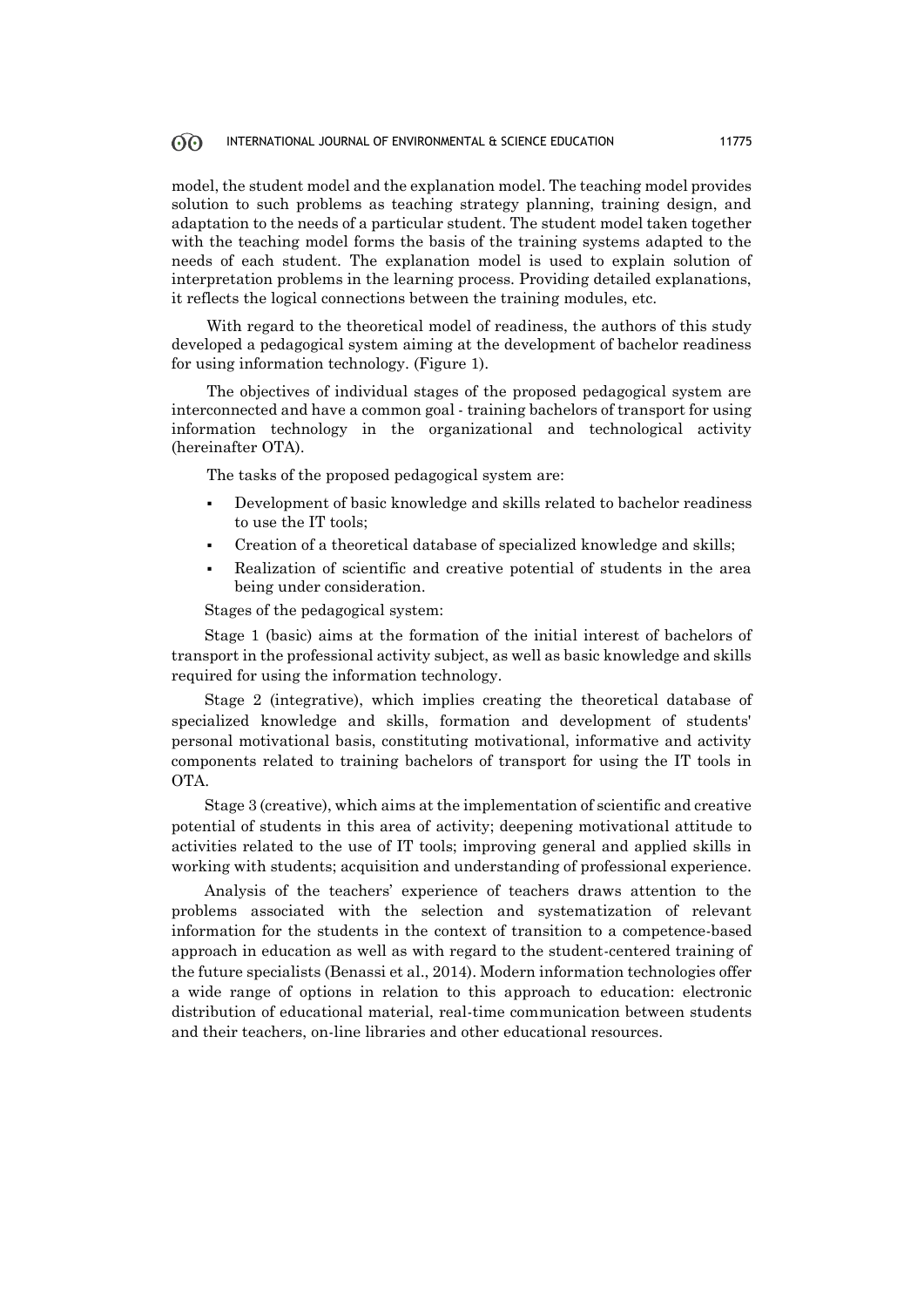|                                                                                                         | Realization of scientific and creative<br>potential of students in the area<br>being under consideration     | Stage 3 (creative)    | Specialized module   | broadening and deepening training<br>Specialized courses, aiming at<br>in the in the area being under              | consideration ("Modern              |                        |                                                                                                                                                                                                                                                                                                                                                                                                                                                                                           |               |                                                                                            |
|---------------------------------------------------------------------------------------------------------|--------------------------------------------------------------------------------------------------------------|-----------------------|----------------------|--------------------------------------------------------------------------------------------------------------------|-------------------------------------|------------------------|-------------------------------------------------------------------------------------------------------------------------------------------------------------------------------------------------------------------------------------------------------------------------------------------------------------------------------------------------------------------------------------------------------------------------------------------------------------------------------------------|---------------|--------------------------------------------------------------------------------------------|
| Training bachelors of transport for using the IT tools in the organizational and technological activity | Creation of a theoretical database of<br>specialized knowledge and skills                                    | Stage 2 (integrative) | Supplementary module | Subjects forming the information<br>context of professional activity-<br>"Computer Skills", "Electrical            | engineering and electronics", "ACS  | Traditional innovative | The electronic textbook "Driving in difficult situations"; the automated training system "Driving skills exercises"; web<br>blog http://ksg.kz.wordpress.com; guidelines for the implementation of the course project on the discipline "Motor<br>vehicles"; guidelines for seminars on the course "Modern technologies in organizational and technological activity";<br>methodical complex on discipline «Modern technologies in organizational and technological activity"; methodical |               | Bachelor readiness for using the IT tools in the organizational and technological activity |
|                                                                                                         | bachelors of transport for using the<br>Development of basic knowledge<br>and skills related to readiness of | Stage 1 (basic)       | Basic module         | Subjects being at the heart of the<br>activity<br>spheres ("The integrated transport<br>professional<br>respective | system", "Organization of transport |                        | complex on the discipline " Motor vehicles"                                                                                                                                                                                                                                                                                                                                                                                                                                               |               |                                                                                            |
| OBJECTIVE                                                                                               | TASKS                                                                                                        | <b>STAGES</b>         |                      | CONTENT                                                                                                            |                                     | METHODS                | TOOLS                                                                                                                                                                                                                                                                                                                                                                                                                                                                                     | <b>RESULT</b> |                                                                                            |

Figure 1. Pedagogical system aimed at the development of bachelor readiness for using the IT tools

11776 S.G. KURYMBAYEV ET AL  $\widehat{O}$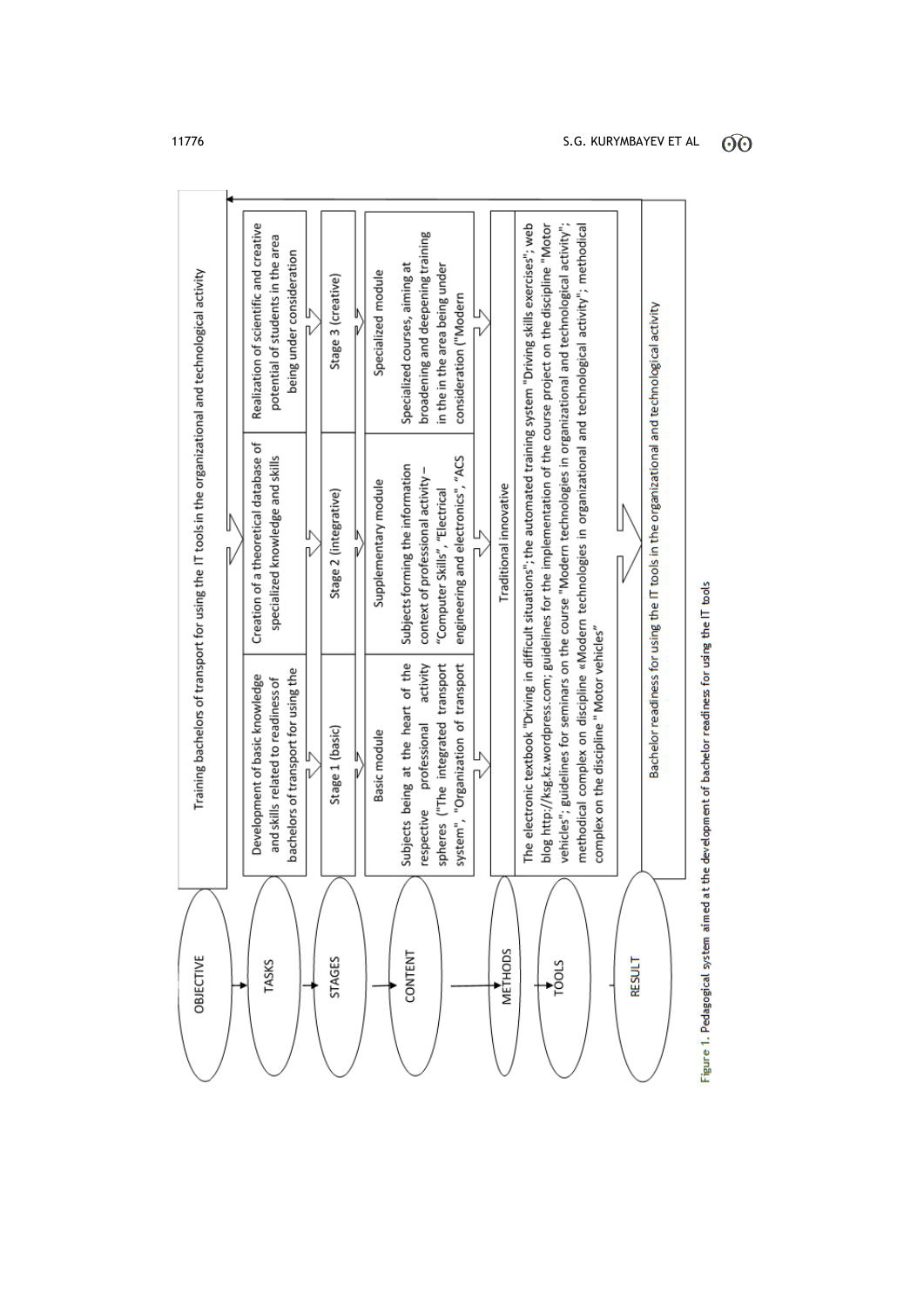Discussing the IT support of the educational process, one should note some of the most used software tools:

- Electronic textbooks, reference books, encyclopedias, manuals;

- Computer presentations. These products facilitate teachers' work, especially when dealing with extensive lecture material;

- Video materials. These tools are used as video tasks, situational problems or their solutions;

- Applications. Using mathematical techniques required for solving problems in the field of computing expertise is a cumbersome and time-consuming process. The use of appropriate computer applications reduces the computation time by 10-15 times;

- Training programs and systems. Their use in the academic process implies computer simulation of real processes, along with increase in the number of training tasks;

- Simulation software. These tools can substantially facilitate improvement of human abilities within the relevant areas;

- Virtual reality systems (virtual laboratories). Their advantages imply the ability to model specific processes, which appears fundamentally impossible in vitro;

- Testing (verification) programs. Their advantages include saving time during current academic performance rating, objective assessment, the possibility to perform individual time planning for each answer, along with the improved teacher's work in terms of analysis and correction of errors.

The content of training was developed by using modular approach, which is widespread in domestic and foreign practice. The authors intend to clarify their understanding of the module "organizational and methodical interdisciplinary structure, which represents a set of themes (sections) from various disciplines required for mastering one specialty, and provides interdisciplinary connections of the academic process" (Yegorov et al., 2005).

Modular organization of the professional training content is based on the consistency principle, involving systematic content, i.e. the required and sufficient knowledge (thesaurus), which is vitally important for the existence of the training system being under consideration.

The structure of the pedagogical training system includes substantial groups of modules corresponding to the three successive stages related to development of readiness for using the IT tools.

The model structure is formed by the following groups of modules:

- Basic module, which includes subjects being at the heart of the respective professional activity spheres ("Vehicles", "Integrated transport system", "Transport and traffic management", "Industrial organization and enterprise management", "Technology and mechanization of loading and unloading" "Transport logistics", "Licensing and certification basics", "Transport systems and structures design", "Cargo and commercial work basics";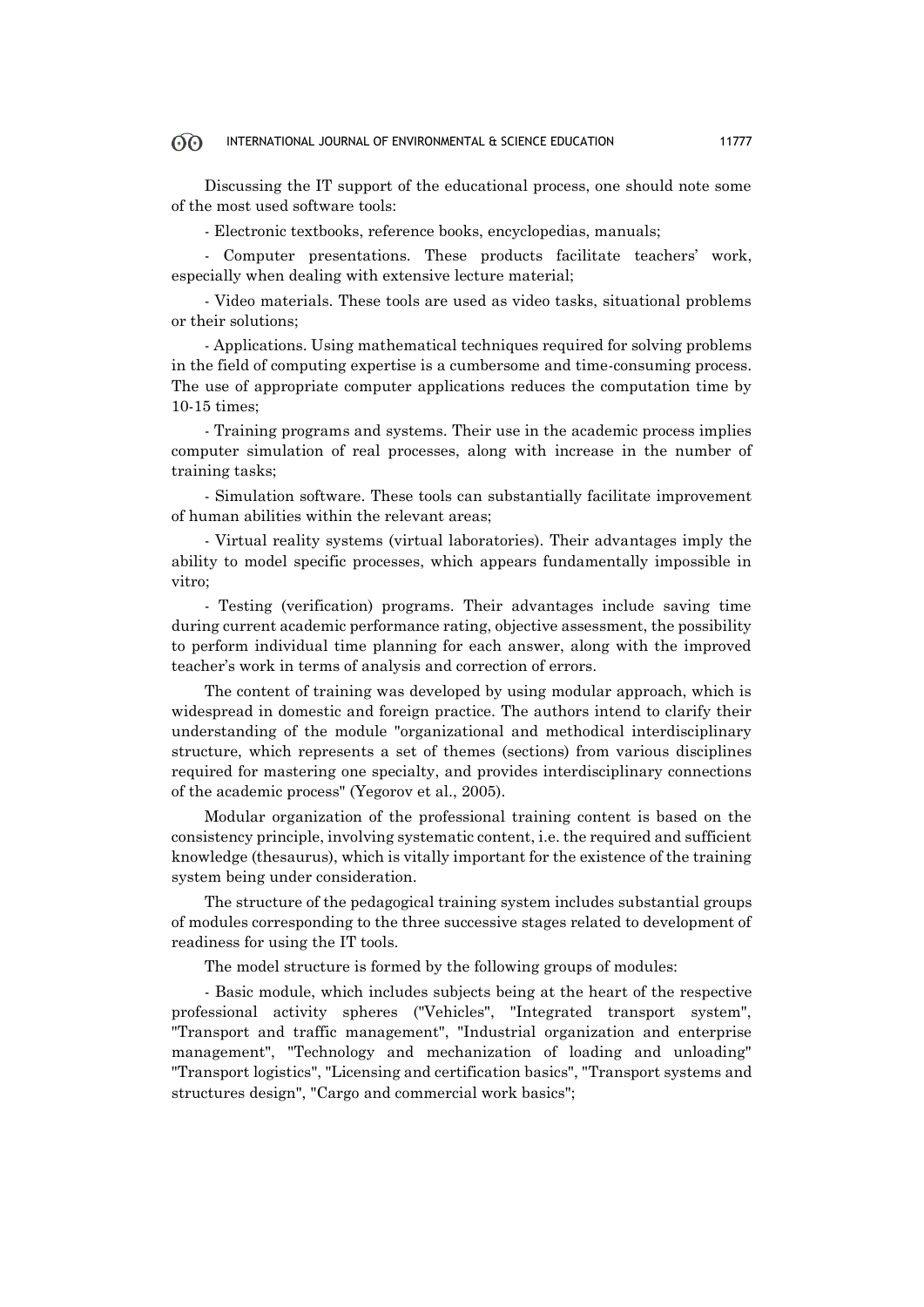- Supplementary module, which includes subjects forming information context of professional activity - "Computer skills", "Electrical engineering and electronics", "АСS (transport)".

- Specialized module, which includes specialized courses "Modern technologies in the organizational and technological activity", "Motor vehicles" that broaden and deepen training in the area being under consideration.

After passing this module, the student should have:

*knowledge* of the origin of innovative technologies; distinctive features of various technologies; interaction specifics of information technology; theoretical foundations of the information technology; the main types of the IT tools; the means of study, etc.

Skills: good command of information technologies; use modern technologies in OTA.

The core element of the considered approach related to the model of readiness formation is presented by a group of modules corresponding to the third training stage of bachelors of transport related to the use of IT tools. Its structure is presented by the specialized courses "Modern technologies in organizational and technological activity", "Motor vehicles".

This module should be viewed as a supplementary scientific and theoretical basis of relevant special knowledge and skills that make up the substantive and procedural components as regards training bachelors of transport in using information technologies. The implementation of course content in a common training model creates conditions for formation and development of student personal motivational basis for the formation of readiness to the relevant type of pedagogical activity.

The specialized course "Modern technologies in the organizational and technological activity" provides the possibility to supplement the list of the required organizational and technological knowledge in the field of modern information technology, to search for the most appropriate forms, methods and techniques of training, to form knowledge and skills required for using the IT tools.

This discipline is represented in the structure of the working curriculum as the specialty "5B090100 – Organization of transport, traffic and transport operation", as a discipline and course chosen by students, set by the university in a series of subject-oriented disciplines. In accordance with the above curriculum, the length of the course "Modern technologies in the organizational and technological activity" made 45 academic hours (1 credit), out of which class exercises, made 30 hours and 15 hours were allocated for student independent work under the teacher's guidance. Exam is the final form of control. The discipline is included in the fifth semester of the third year of study.

The distribution of hours between different forms of academic activities is presented in the course schedule of this project.

Table 1 provides a course schedule of the specialized course "Modern technologies in the organizational and technological activity."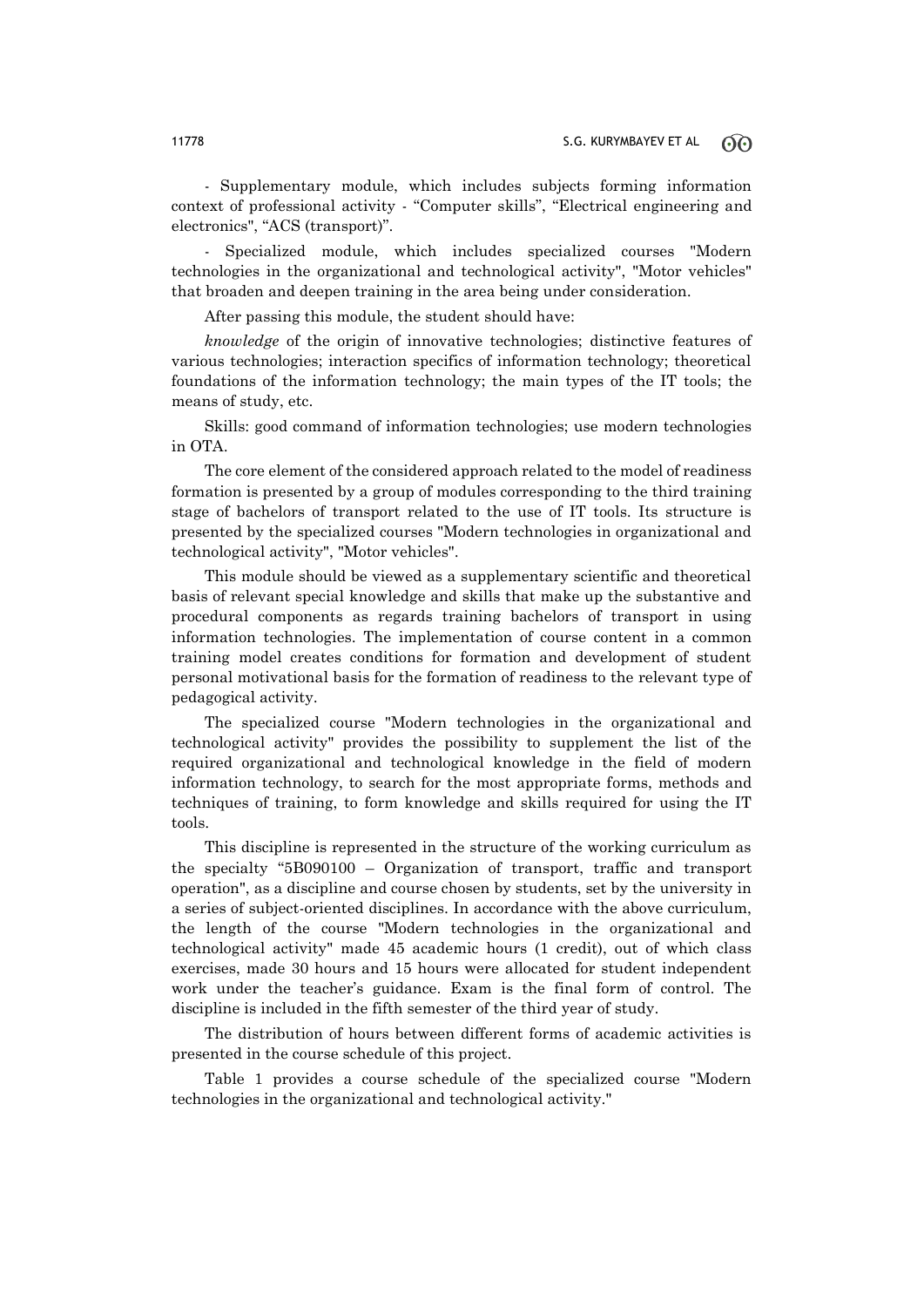|                |                                                                                                                                               | <b>Academic hours</b> |                     |                     |  |
|----------------|-----------------------------------------------------------------------------------------------------------------------------------------------|-----------------------|---------------------|---------------------|--|
| Item<br>No.    | <b>Topics</b>                                                                                                                                 | Lectures              | Seminars            | Independent<br>work |  |
|                | $\overline{\phantom{a}}$                                                                                                                      | 3                     | 4                   | 5                   |  |
|                | Introduction. Course objectives and tasks. Course content.<br>Modern transport technologies: laser, impulse, diaphragm,                       | 1                     |                     |                     |  |
| $\overline{2}$ | rotary, information and nano-technologies. Robotics. Fields of<br>application.                                                                | $\overline{2}$        | $\overline{2}$      | 2                   |  |
| 3              | Transport information technologies.                                                                                                           | 1                     | 1                   |                     |  |
| 4              | Information flows in transport systems and their<br>interconnection with the global system of information<br>transfer, storage and processing |                       | 1                   |                     |  |
| 5              | Transport communication systems                                                                                                               | 2                     | 2                   | 2                   |  |
| 6              | Algorithms for efficient operational decision-making.                                                                                         |                       |                     |                     |  |
| 7              | Hardware-software systems, devices and equipment                                                                                              |                       |                     |                     |  |
| 8              | Automated control systems (ACS) in transport                                                                                                  |                       |                     |                     |  |
| 9              | Information Security. The use of hardware and software<br>protection in the organizational and technological activity.                        |                       |                     |                     |  |
| 10             | Automated training systems and programs in the field of road<br>safety                                                                        | $\overline{2}$        | $\overline{2}$      | 2                   |  |
| 11             | Defensive driving as the road safety basis                                                                                                    | 2                     | 2                   | 2                   |  |
|                | Overall:                                                                                                                                      | 15                    | 15                  | 15                  |  |
|                | Total:                                                                                                                                        |                       | 45 hours (1 credit) |                     |  |

**Table 1.** Course schedule of the specialized course "Modern technologies in the organizational and technological activity"

The content of the specialized course is determined by lectures, practical classes and independent work of students with their teachers. Lectures form the knowledge required for designing the technological process at an early stage, and practical classes form the system of technological skills.

The general system objective is presented in detail on the object level in the following way:

Complex objectives of studying the specialized course "Modern technologies in the organizational and technological activity":

1. Formation of comprehensive perception of modern technologies in students.

2. Formation of the system of knowledge in the field of theoretical foundations of modern technology and the information theory in students.

3. Development of student skills required for using modern IT tools and techniques related to the technological activity.

The authors specified the subject-oriented objectives of the specialized course «Modern technologies in the organizational and technological activities» as follows:

1. Promoting the development of student practical skills in using the IT tools in training bachelors of transport.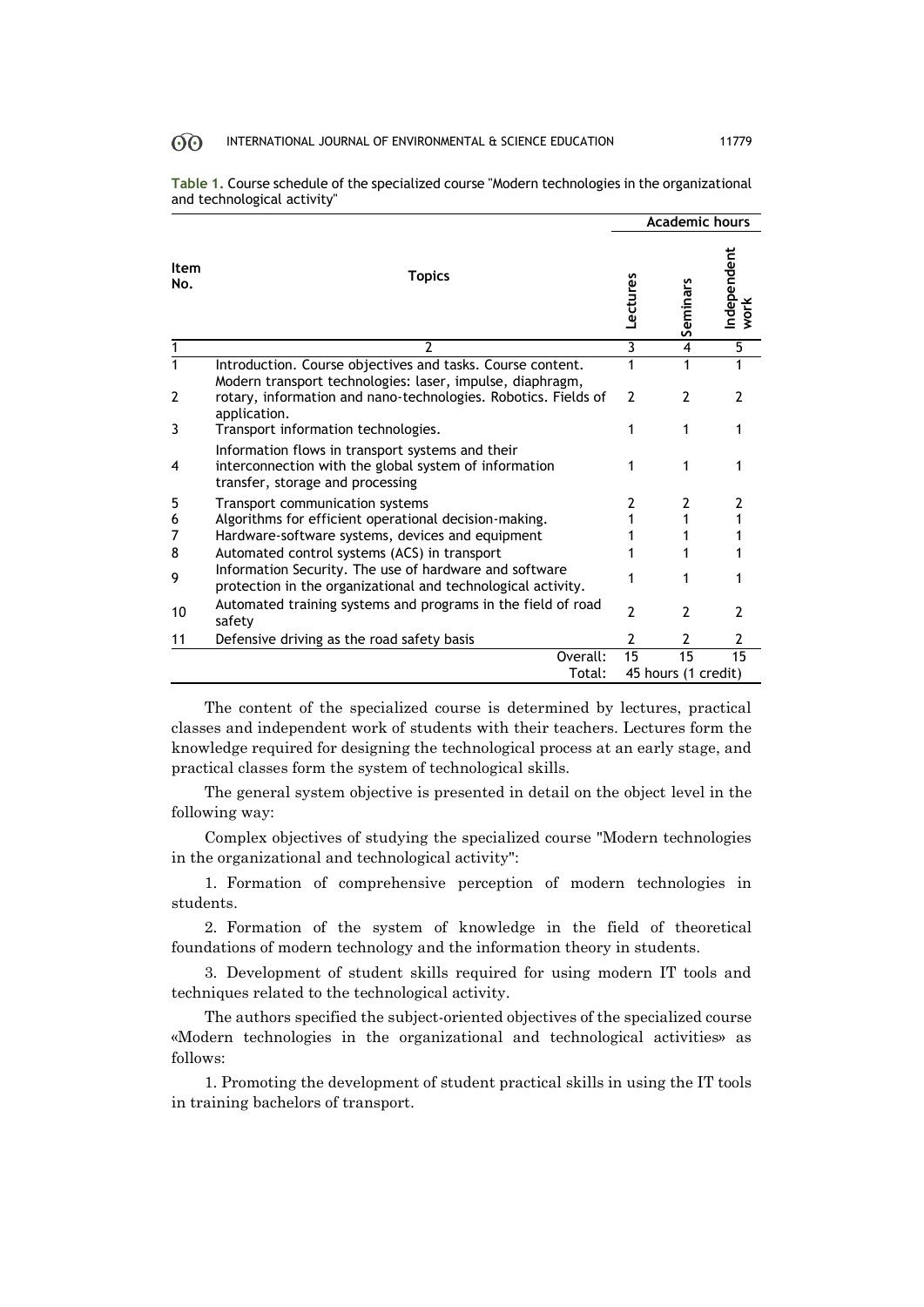2. Development of the student abilities of planning, modelling and adjusting the learning process related to training bachelors of transport taking into account individual features of students; search for the most appropriate forms, methods and techniques of training bachelors of transport in terms of their professional duties.

After studying the specialized course, students should:

- be familiarized with the course tasks, the role of the subject in the system of specialist training for the upcoming activities, scientific and theoretical foundations related to training bachelors of transport by means of the IT tools and modern technologies as an equal component in training bachelors of transport.

- know: tasks, stages and logic related to training bachelors of transport based on using the IT tools in their professional activity; requirements to the selection of technologies, taking into account individual characteristics of students; forms, methods, techniques and tools used in training bachelors of transport for their further professional activity through the application of IT tools; pedagogical conditions of student interest to the profession; set of abilities related to professional activity.

- be able to: use the educational content and IT tools in training bachelors of transport for their professional activity; modify the techniques and operations in accordance with the objectives of training bachelors of transport for their professional activities as well as the individual abilities of students.

Here is a brief summary of the developed lectures:

1. "Introduction. Course objectives and tasks. Course content". This lecture deals with the state of modern technologies, theory of information, and with the use of information technology in the training process.

2. "Modern transport technologies: laser, impulse, diaphragm, rotary, information and nano-technologies. Robotics. Fields of application". The objective is to familiarize bachelors of transport with the existing modern transport technologies and fields of their application.

3. "Transport information technologies". This lecture deals with application and role of IT tools in the organization of transport services, systems and types of transport communications.

4. "Information support in transport". This lecture deals with collection and use of information related to traffic flows.

5. "Information flows in transport systems and their interconnection with the global system of information transfer, storage and processing". This lecture deals with improving transport efficiency by automating monitoring and management of vehicles by means of global navigation satellite systems NAVSTAR and GLONASS.

6. "Communication systems in transport." This lecture discusses issues of transport management systems, monitoring of moving objects, alarm systems, control systems of specialized transport using digital communication networks and cable TV.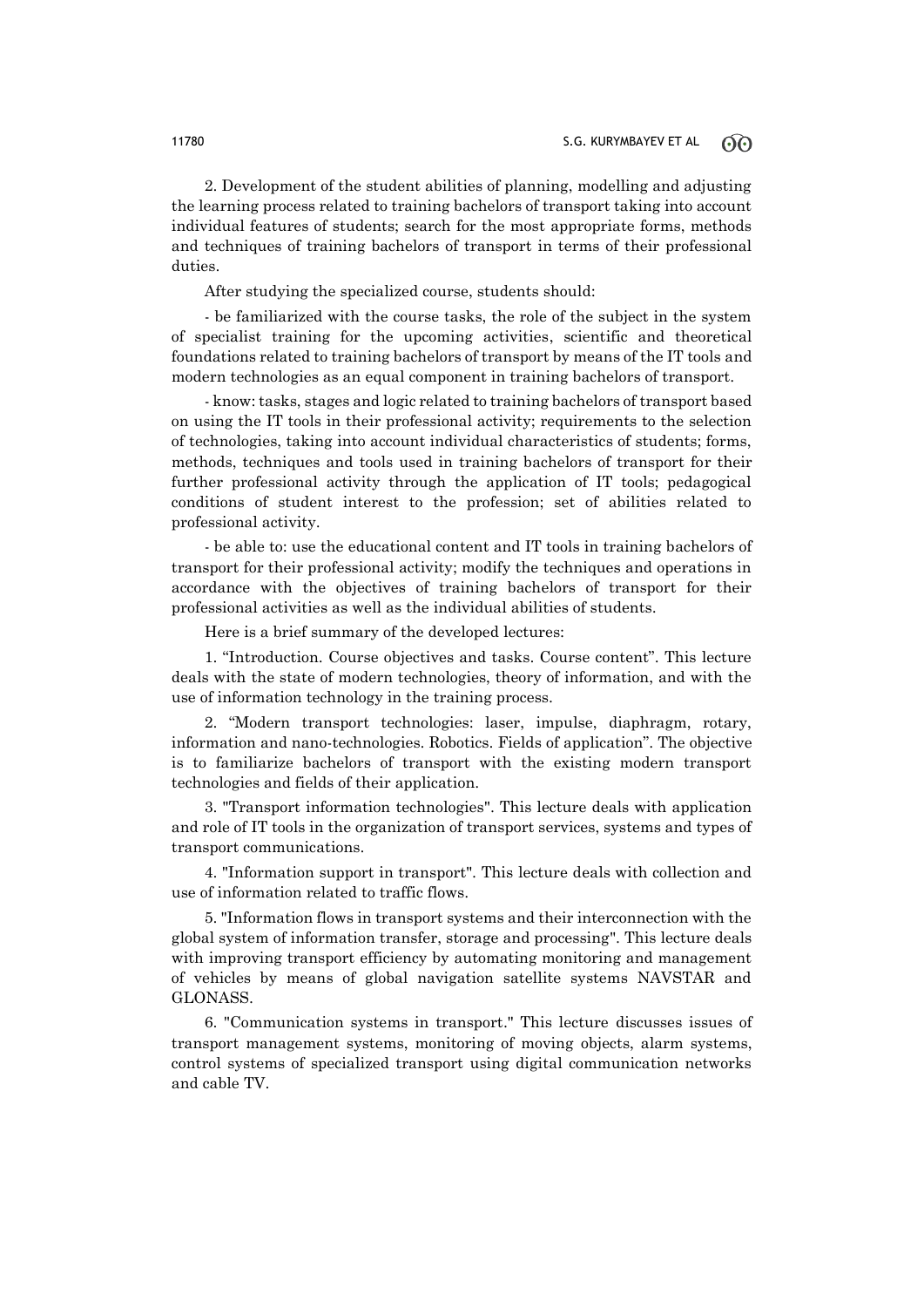7. "Algorithms for efficient operational decision-making". The objective of this lecture is to expand the understanding regarding the use of computer programs in OTA.

8. "Hardware-software systems, devices and equipment". This lecture aims at the development of skills related to working with computer systems used in the organizational and technological activity.

9. "Automated control systems (ACS) in transport". This lecture deals with the structure and the ACS basics.

10. "Information Security. The use of hardware and software protection in the organizational and technological activity". Main tasks: learning basic components of information security, traditional and non-traditional methods of information protection; development of skills related to information security in OTA.

11. "Automated training systems and programs in the field of road safety". The main objective of this topic is to explore the automated training systems, and to develop skills related to work with automated training systems and programs.

Specialized course "Motor vehicles". This course provides the possibility to supplement the required knowledge, skills and abilities related to the mechanisms, components and assemblies of modern motor vehicles.

The specialized course "Motor vehicles" is presented as a basic discipline in the structure of the working curriculum in the specialty 050901 – "Organization of transport, traffic and transport operation". According to the working curriculum, 90 hours (2 credits) were allocated for the course "Motor vehicles", out of which 45 hours – for classroom work and 45 hours – for independent work of students under the teacher's guidance. Exam was determined as the final form of control. This discipline is included in the fourth semester of the second academic year.

Course schedule of the specialized course "Motor vehicles" is provided in Table 2.

Lectures, practical classes and independent work of students with their teachers determine the content of the specialized course. Lectures form the required theoretical knowledge as well as high requirements for manufacturability, reliability and efficiency, aesthetic qualities, and more specifically - road safety provision in different operational conditions. Practical classes form a system of technological knowledge and skills of vehicle design and the ability to use conventional methods of detecting malfunctions and methods of their removal.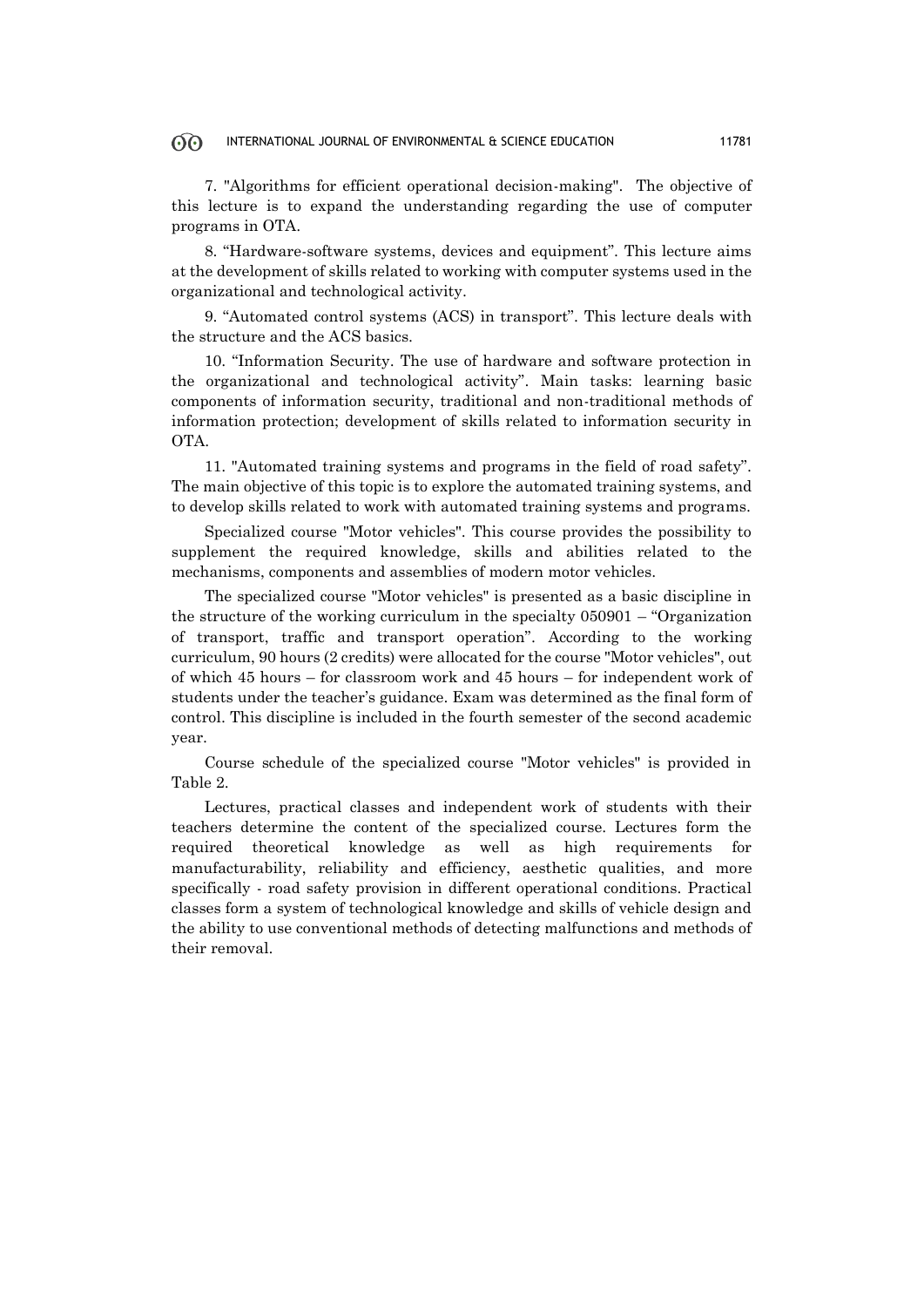| Name of the topic               | ectures | Seminars       | Independent<br>work     |
|---------------------------------|---------|----------------|-------------------------|
| Introduction                    | 1       |                |                         |
| 1. ICE theory                   | 5       | 2              |                         |
| 2. ICE construction:            | 6       | $\overline{3}$ | 12                      |
| - crank mechanism               | 1       |                | 2                       |
| - gas-distributing mechanism    | 1       | 1              | $\overline{\mathbf{c}}$ |
| - cooling system                | 1       |                | $\overline{\mathbf{c}}$ |
| - lubrication system            | 1       | 1              | $\overline{2}$          |
| - feed system of carburetor ICE | 1       |                | $\overline{\mathbf{c}}$ |
| - feed system of diesel ICE     |         |                | $\overline{2}$          |
| 3. Vehicle electrical           | 4       | $\mathbf{2}$   | $\overline{3}$          |
| 4. Transmission mechanism       | 5       | $\overline{3}$ | 16                      |
| - clutch                        | 1       | $\mathbf{1}$   | 4                       |
| - gear box                      | 1       | 1              | 4                       |
| - cardan drive                  | 1       |                | 4                       |
| - rear axle                     | 1       | 1              | 4                       |
| 5. Steering                     | 2       | 2              | 2                       |
| 6. Brake arrangement            | 4       | $\mathbf{2}$   | $\overline{2}$          |
| 7. Frame, body and mounting     | 4       | $\mathbf{1}$   | 6                       |
| Total                           | 30      | 15             | 45                      |

**Table 2**. Course schedule of the specialized course "Motor vehicles"

Complex objectives of the specialized course "Motor vehicles":

1. Development of comprehensive perception of modern motor vehicles in students.

2. Development of the system of knowledge in the field of road safety under different conditions of their operation in students.

3. Development of student skills related to working with units and systems during movement within a wide range of operating conditions and processes occurring in the engine.

After studying the specialized course, the students should:

- be familiarized with manufacturability, reliability and efficiency, aesthetic qualities and requirements and especially - of the road safety provision in different conditions of vehicle operation.

- know: the basic data and specifications of cars; the principal features of the gasoline and diesel internal combustion engines and autogas internal combustion engines; the purpose and design of the main instruments, appliances and car parts; ways of detecting malfunctions and methods of their removal.

- have: specific skills for dismantling and assembling the main vehicle components and assemblies; make calculations and determine the traction force components and to make calculations related to basic car units.

Methods are the next element of the pedagogical system. The authors of this study used both traditional and innovative methods.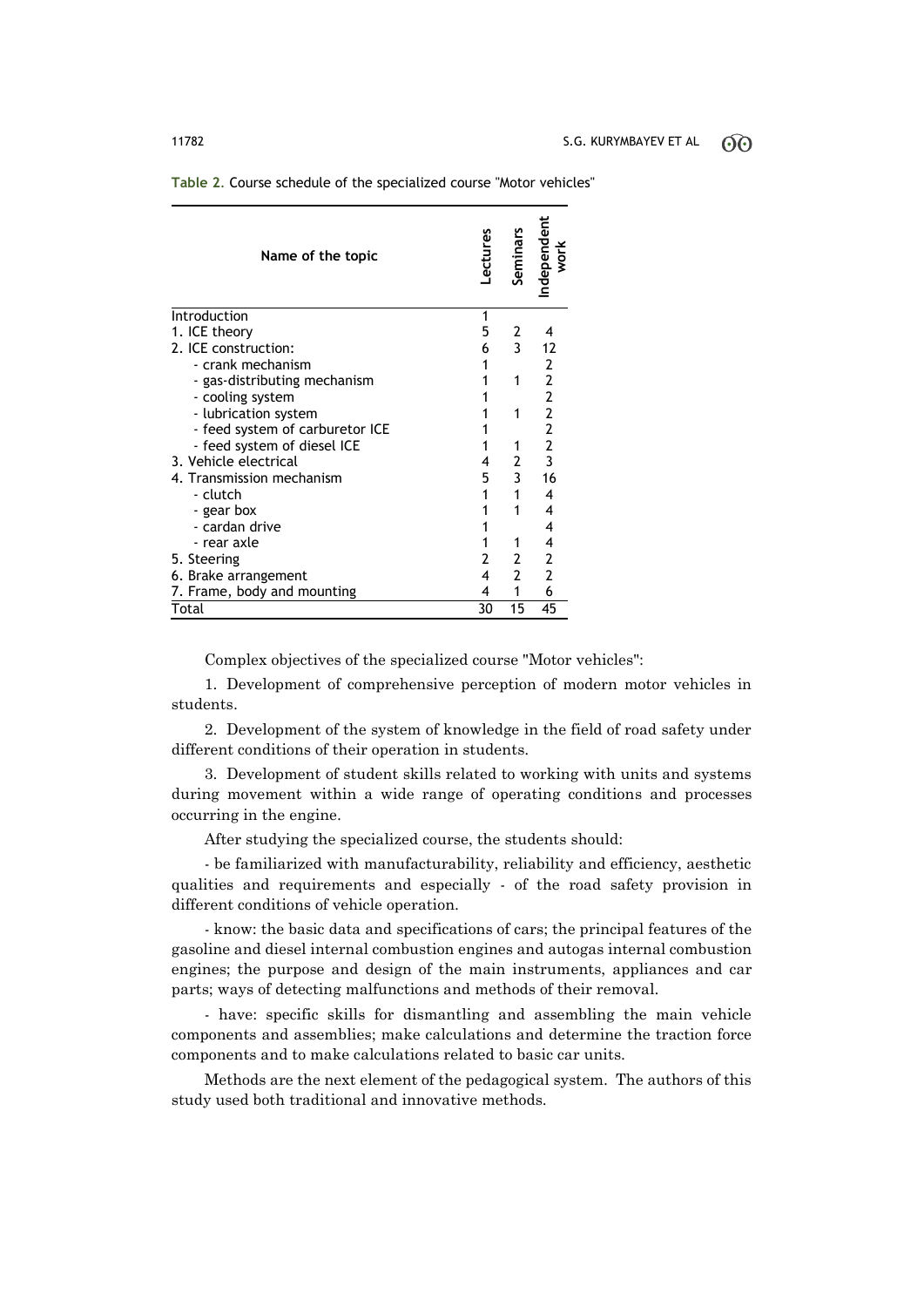Means of the pedagogical system include:

1. Electronic textbook (hereinafter ET) "Driving techniques in difficult situations" (Hamish et al, 2016);

2. Automated Training System (hereinafter ATS) "Exercises for driving skills practice" (Hamilton et al., 2013);

3. Internet blog http://ksg.kz.wordpress.com (Kuvshinov, 2013);

4. Resource materials for the course project on the discipline "Motor vehicles" (Report to the European Commission, 2014; UNESCO, 2011);

5. Resource materials for seminars on the course "Modern technologies in the organizational and technological activity";

6. Teaching materials on the discipline «Modern technologies in the organizational and technological activity";

7. Teaching materials on the discipline "Motor vehicles" (Hamish et al., 2016).

The first ET element is "Driving techniques in difficult situations". (Kuvshinov, 2013)

The suggested electronic manual is based on the didactic principles that give the possibility to generate technological knowledge and skills related to:

- Scientific character and availability, which implies a clear, concrete and accessible form of knowledge delivered to students in the process of their technological training - the latest achievements of scientific and technological progress in the R&D field;

- Systematic character and interrelation between theories with practice. This principle is implemented in a more systematic and logical outline of theory, the development of the system algorithmic knowledge aimed at its practical application in their professional activity. While training students solve algorithmic problems typical for the information society, thus, students realize the need to get the required algorithmic knowledge, abilities and skills;

- Visibility, which reflects unity of the abstract and the concrete, and requires visual reproduction in the form of a visual image at each stage of theoretical knowledge assimilation. This requirement implies the use of charts, tables, and sample assignments;

- Strength of the obtained knowledge and its links with the comprehensive development of student cognitive abilities, based on the fact that confident use of algorithmic knowledge, skills and abilities is possible provided all cognitive powers and abilities are used in this process: imagination (reproductive or creative), memory (mainly logical), active logical thinking and the ability to mobilize knowledge required to solve relevant problems.

Compliance with these principles makes it possible to introduce the developed ATS into the technological training of bachelors of transport, provides its effective functioning.

During training ET acts as a means of pedagogical activity related to both teachers and students. This textbook implies the entire training process - from its objective to the results.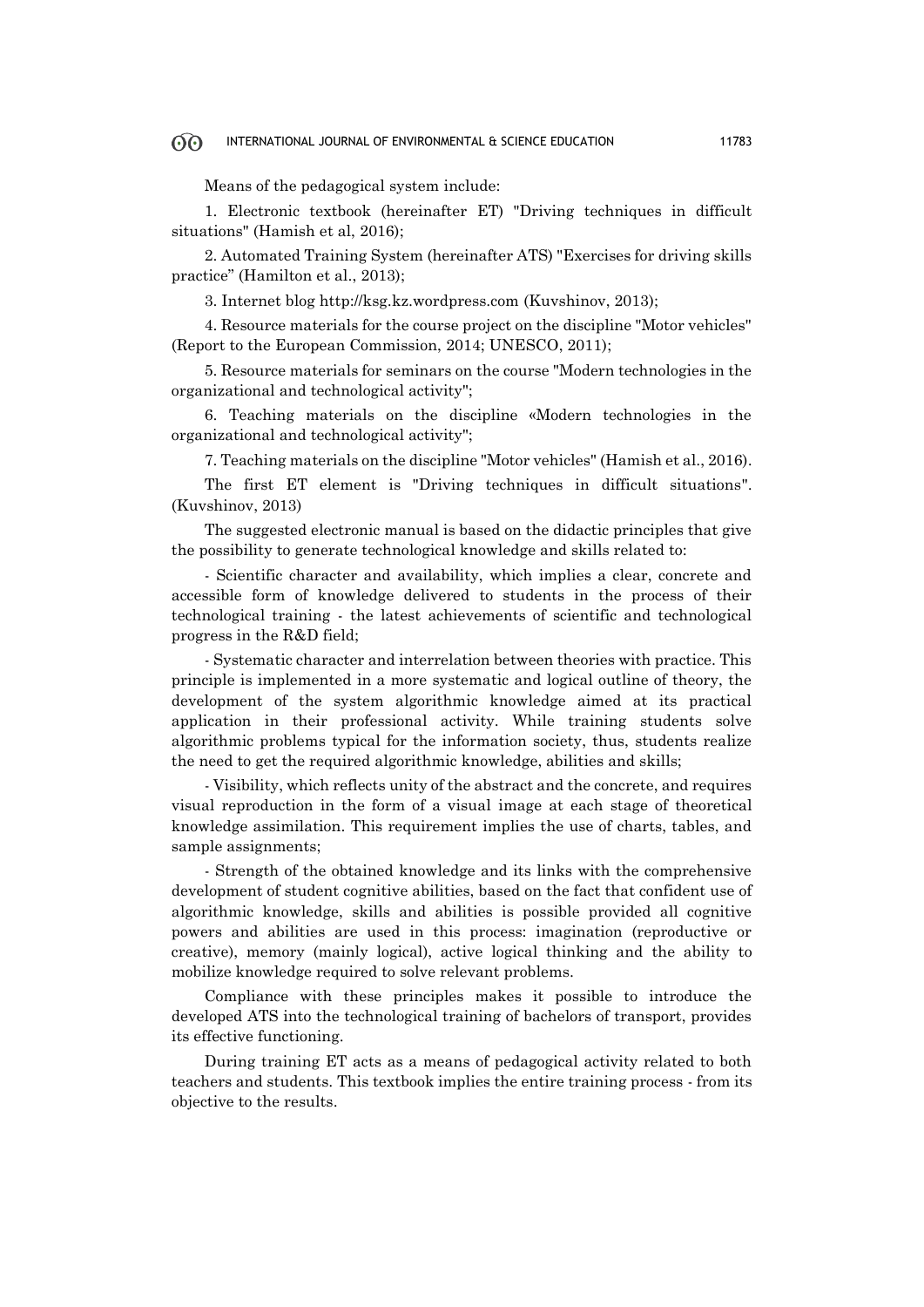Presently, ET is considered as a form of indirect learning given the computerbased training process.

ET is based on the general didactic requirements, applicable to a textbook. Therefore, its structure is similar to the structure of a traditional textbook.

During training ET acts as a means of training activities related to both teachers and students. ET provides integral training on several course sections, or even on different disciplines, providing the integral perception; it implements the entire learning process - from its objective to the results.

From the technological viewpoint this textbook contains a list of all course sections; hypertext; illustration; terms, index search engine; the most important rules, displayed by font or highlighted with a view to facilitate visual search in the text and data storage.

ET provides dynamic generation of contents; intuitive course navigation; the opportunity to return to the previously opened paragraph; change in the visual size of a textbook on the screen in the user-friendly way, etc.

The value of the proposed electronic textbook "Driving techniques in difficult situations" (Sergeev, 2013) is determined by its thematic content. Whereas this subject implies exam, the content of the course consists of the following elements: title page, table of contents, list of references, and the text representation of the textbook content, which provides understanding of the structure of the training material. The text part is the basic information material on the relevant topics; figures present complex sample methods used in driving; questions for self-control include the training material, presented in the form of questions.

The ET contents provides access to training materials, to the list of references, to the self-control section; it also has control panels providing access to any part of the textbook; return to the cover page.

Cover page contains the name of the course, its contents and information about the author. The hyperlinks to various terms and definitions make the ET a convenient asset for the training process. The hyperlinks provide additional onscreen or explanatory information.

The next element is the ATS "Exercises for driving skills practice" (Gabitova et al., 2015).

The use of ATS in the training process leads to significant changes in all its components, from the training content to the ongoing forms and methods of training. The effective use of ATS depends on the solution of a number of pedagogical problems related to the introduction of new training technologies.

Presently, ATS is one of the main tools that are widely used in experiments.

ATS is a data processing system designed to implement specific functions in the dialogue "man-computer" that take place during teaching different, preassigned academic disciplines.

ATS is a functionally interrelated set of training subsystems related to methodological, information, mathematical and technical computer-based support: the theory of activity; "The concept of theoretical generalizations" and cyclicality of the learning process; the theory associative links in mind, and their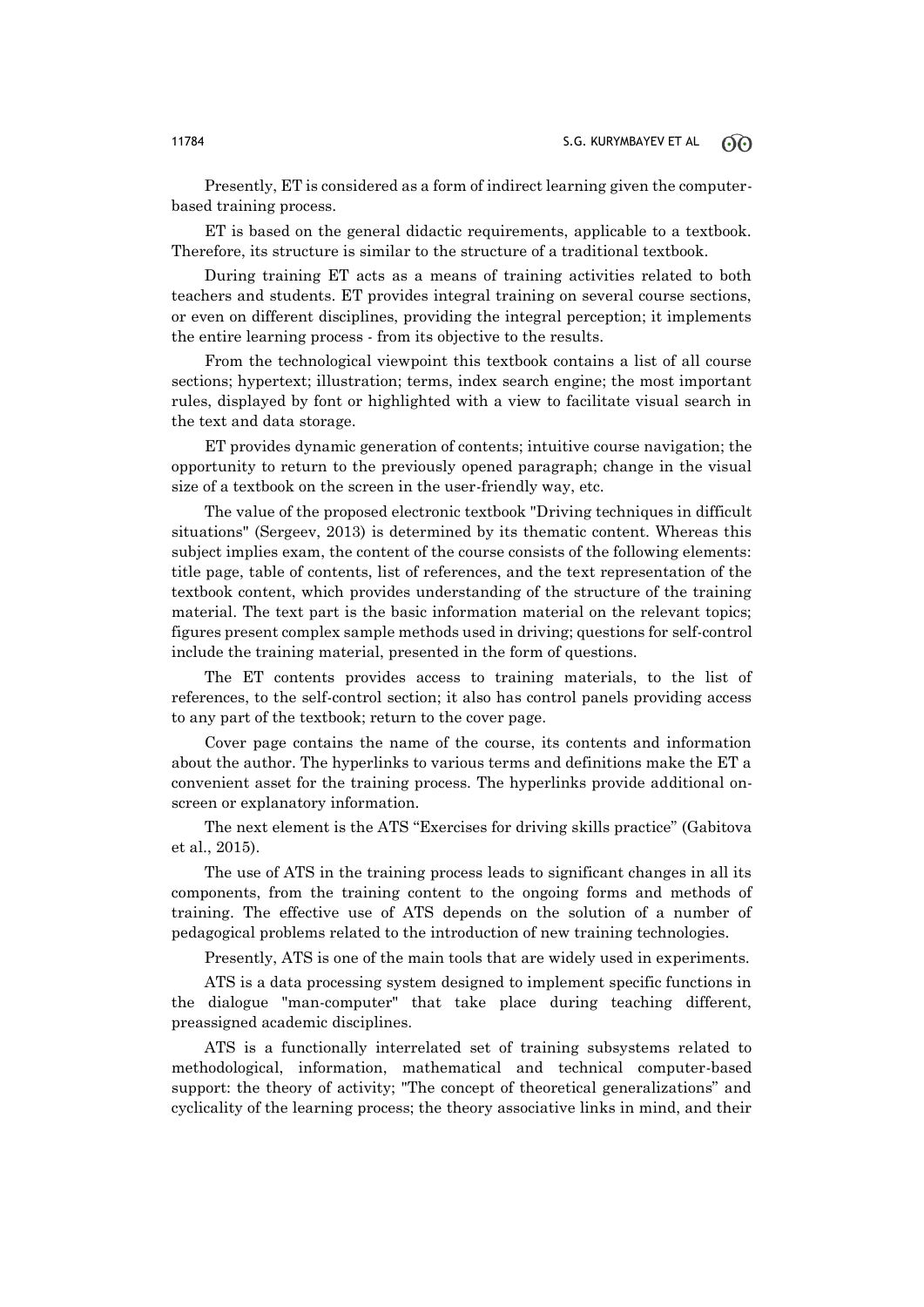use in the classroom; the theory of staged development of mental actions; the concept of logical and psychological foundations of computer learning tools in the training process; the theory of problem-based learning; the concept of educational informatization; the theory of programmed instruction; the theory of information support.

The ATS core contains the authors' systems, which provide the possibility for teachers to put their training material into the database and to program its training algorithm by using special languages or other means.

The ATS includes the subject, program and methodological components. The subject component includes the discipline content of its specific section, which should be studied by using the ATS tools. It is designed to provide information support to achieving didactic goals in teaching relevant subject (knowledge, skills, etc.).

The program component is a component of an automated system that implements educational communication (teacher - computer, student - computer teacher - computer - student, student – teacher-computer).

The methodological component includes course description (pedagogical objective, structure, expected results as well as recommendations to the teacher related to training organization and conduct, and working instructions for students).

ATS provides assessment of the following training performance indicators: the volume of acquired knowledge, list of skills provided by the system being analyzed, and their development level, training intensity, the forgetting intensity, grade histogram estimates (relative number of high, medium and low grades).

ATS should have clearly computed teaching effectiveness; otherwise, it will be impossible to determine which ATS version is the best. The didactic effectiveness of ATS depends on intensification of student work, skills refreshment of teachers and their work optimization, the adaptation of training, new training objectives and tasks.

The suggested ATS "Exercises for driving skills practice" (Gabitova et al., 2015) consists of a title page, and a table of contents. The text part is the basic information material on the relevant topics; figures present complex sample methods used in driving; questions for self-control include the training material, presented in the form of questions.

The ATS content provides access to training materials, to the list of references, to the self-control section; it also has control panels providing access to any part of the textbook; return to the cover page.

It should be noted that the ATS "Exercises for driving skills practice" and the ET "Driving techniques in difficult situations" play a special role in the general model of training bachelors of transport for using information technology. Their dominant role is determined by their specificity aiming to train students for using the IT tools. They present the products of information technologies per se. The considered ATS and ET provide unity of the common and private, allow fixing general provisions of the theory and technique related to training drivers based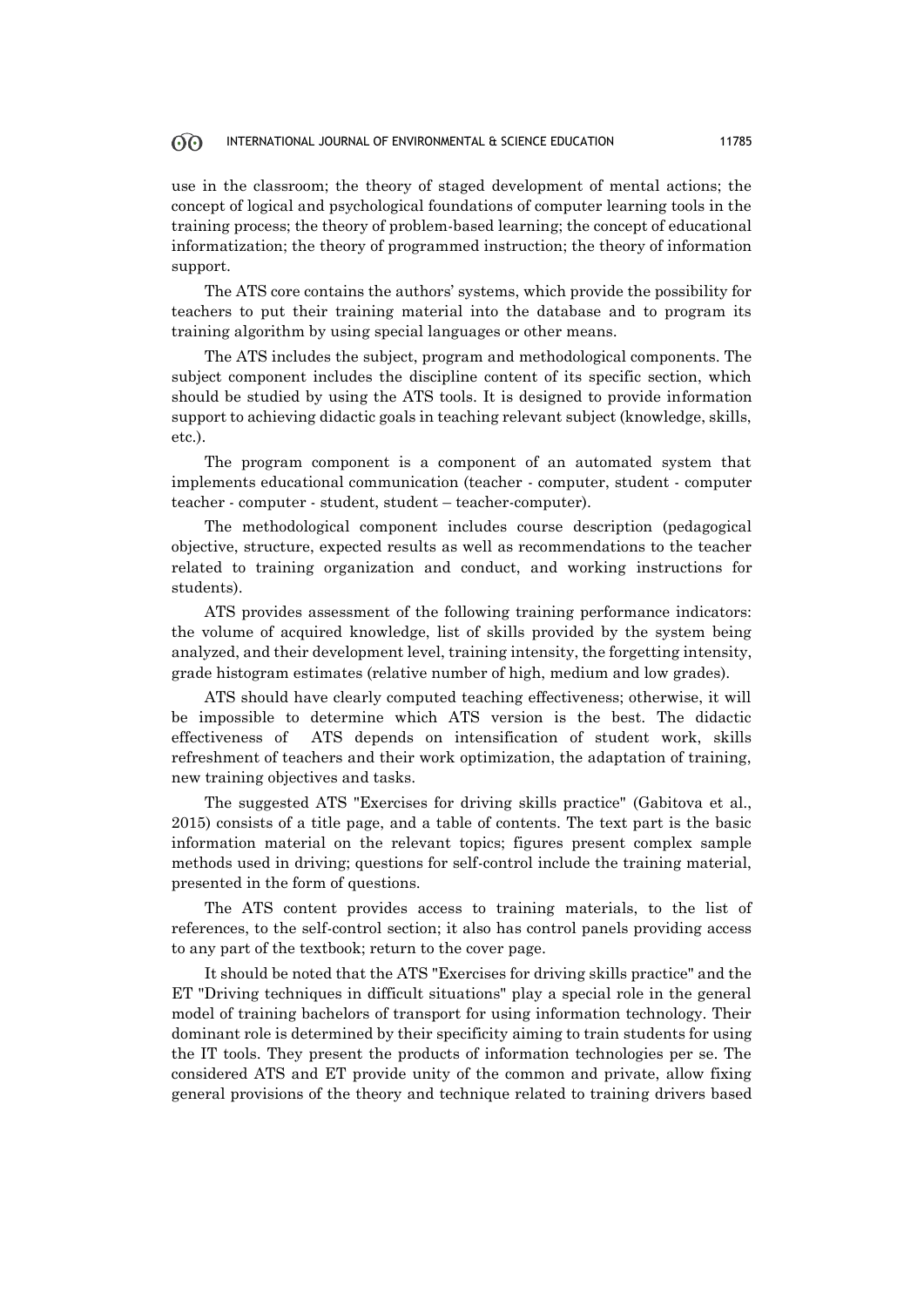on the application of information technologies and the concrete material. The course contents is extended and includes pedagogical element in establishing links between the professional and private pedagogic methods.

The blog http://ksgkz.wordpress.com (Kuvshinov, 2013), created by the authors of this paper is designed to post and to discuss online lectures and practical materials, article materials and abstracts. The blog provides information for its further discussion by the Internet community; the information posted on the Internet blog is periodically updated or changed and it looks as in Figure 2.



**Figure 2.** Blog title page

Another training tool is presented by the methodical guidelines for a course project on the discipline "Motor vehicles" and guidelines for seminars on the course "Modern technologies in the organizational and technological activity."

Thus, in this paper the authors propose a theoretically grounded and practically tested approach to the bachelor curriculum with regard to using modern IT tools. Modular design of the curriculum provides improvement and development of its individual units; the stage-by-stage approach to the educational process provides the most efficient way of obtaining knowledge and the use of modern IT tools provides the possibility to adapt the curriculum to the needs of the present-day labor market.

# **Discussion and Conclusion**

The guidelines for seminars on the course "Modern technologies in the organizational and technological activity" deal with information technology in the organizational and technological activity: ability to work with Microsoft Windows XP, the basics of working in Microsoft Offices, Internet Explorer, the basics of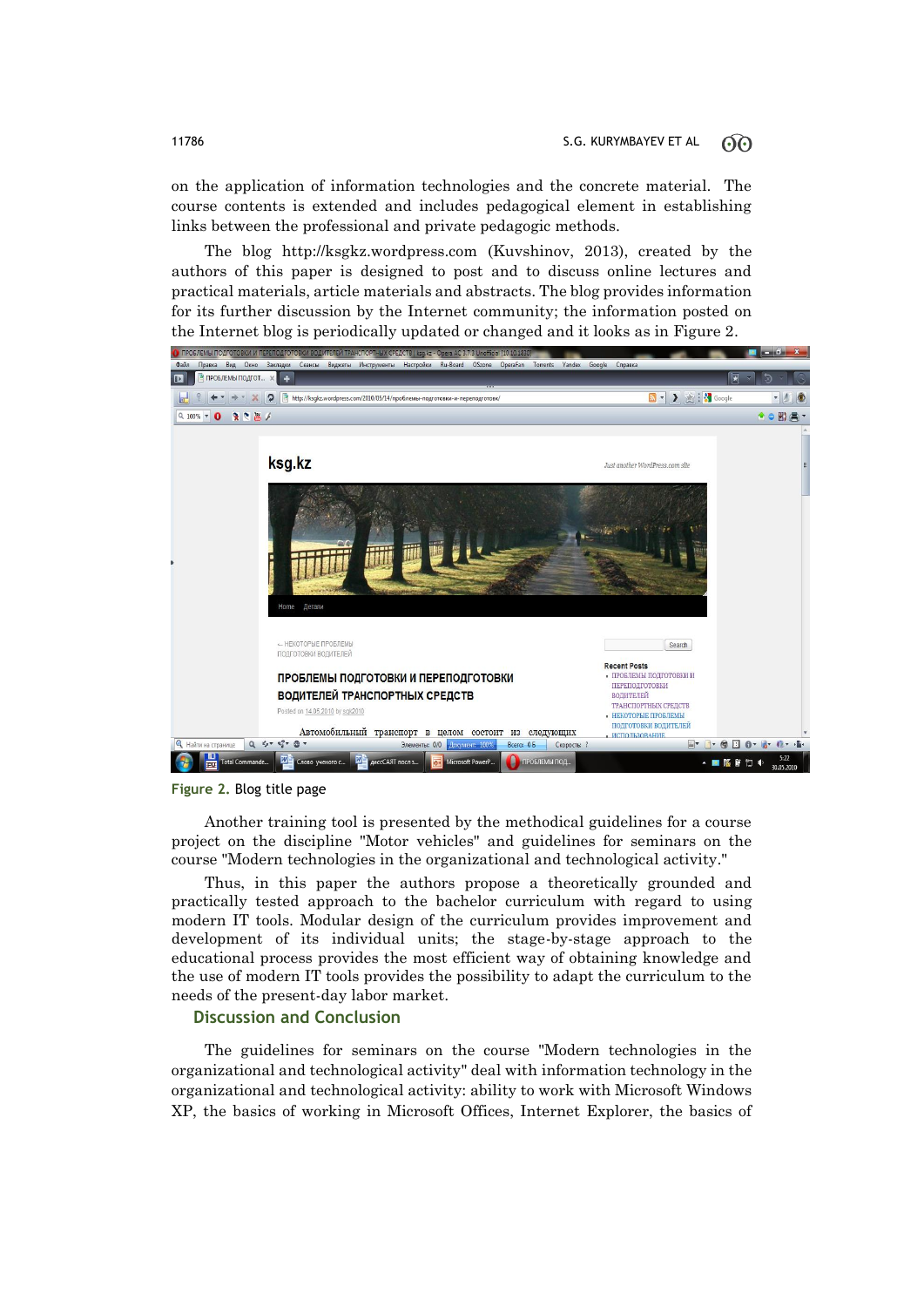working in Photoshop, Corel Draw, AutoCad, Basics KOMPAS- 3D LT V8, ATS and software, information security foundations, identification and authentication, access control, the use of methods of hardware and software protection in the organizational and technological activity.

The developed courses are accompanied by relevant teaching materials (TM). TM improve training efficiency by promoting the establishment of a pedagogical system for assured assimilation of organizational and technological knowledge and skills by bachelors of transport.

Preparation and use of teaching materials is aimed at solving the following tasks:

- Determination of the place and role of the discipline in the curriculum designed for a particular specialty;
- Implementation of interdisciplinary logical links within the training program;
- The distribution of training time with regard to the topics and types of training sessions;
- The organization of independent work of students during class and extracurricular exercises;
- Activation of cognitive and creative activity of students;
- Providing interconnection between training and research activities.

The TM related to all special courses, developed by the authors, include:

- Objectives and tasks of the course;
- Syllabus;
- Course schedule;
- The list of basic and additional literature (textbooks, manuals);
- Summaries of lectures, practical work description;
- The system of tasks for student independent work along with the methodological guidelines for their implementation;
- Schedule for progress reports on the discipline, tests for self-control;
- List of topics for written works and a list of test questions.

The final element of the pedagogical system is the result. The result – implies the bachelor's willingness to use the IT tools in their OTA.

In order to compare training results with respect to the classical parameters of the educational process and with respect to the proposed TM, the authors carried out relevant experiment, which involved 103 students. Half of the students (control groups) studied pursuant to the standard syllabi, and the other (the experimental groups) – used of the materials of the proposed TM. The competence level was assessed with regard to the training results, which was then compared with the training level requirements.

The comparison of expert assessments of the training results confirmed the existence of substantial differences among them with regard to all indicators.

Keeping in mind almost the same number of students in groups, who studied according to different systems, the obtained competence level of students trained by means of the developed information technology was significantly higher than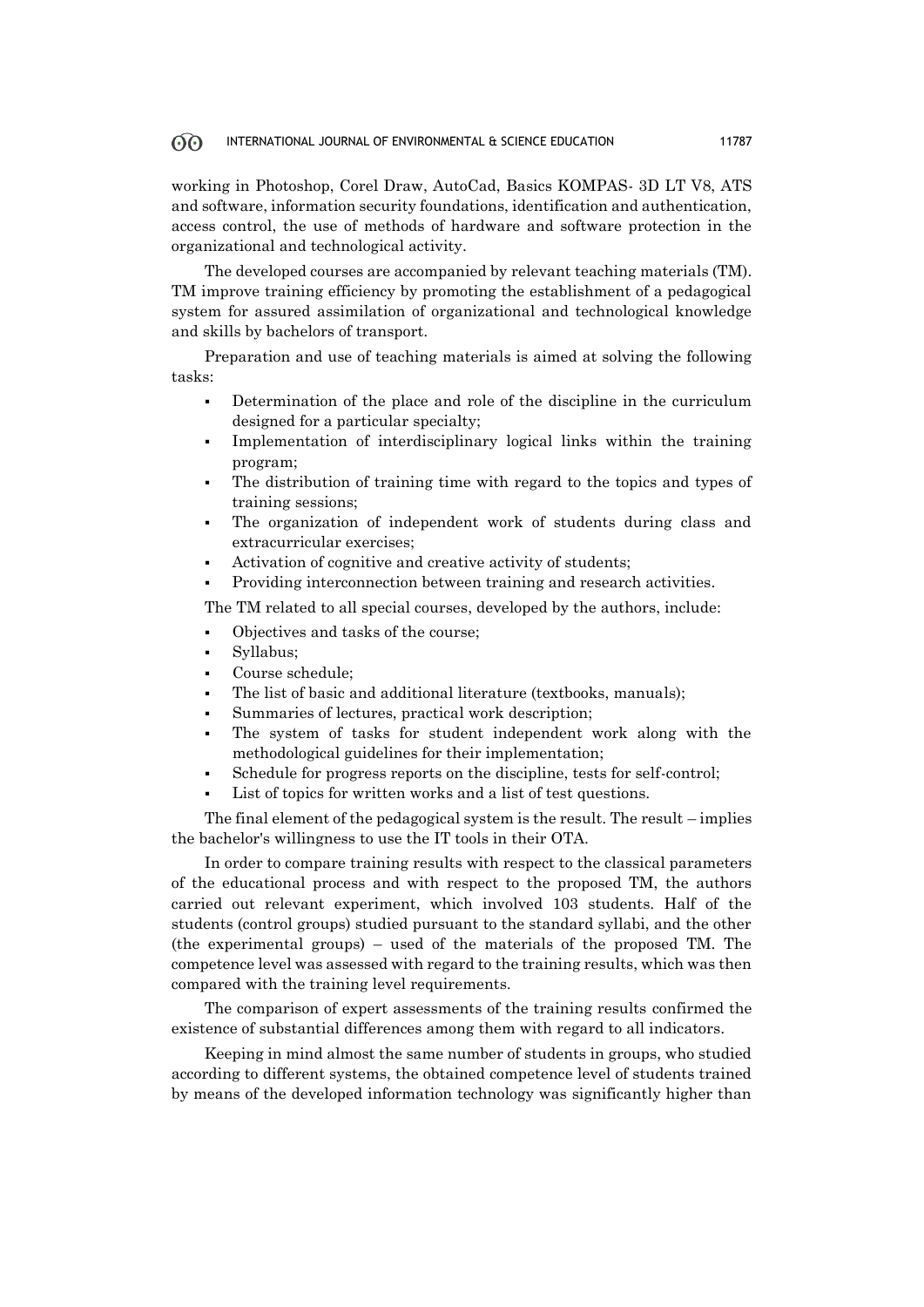in students, who were taught pursuant to the classical training system. This indicates that the use of mechanisms based on IT tools can significantly improve the student training quality. Upon assessment of the statistical expectation and confidence intervals for the expert opinion values, the authors determined that the average level of competence in the experimental groups exceeded the existing level of competence in the control groups by 19%. Generally, one can be 95% sure that minimum improvement of results provided application of the proposed educational technology as compared with classical training could make 9% and maximum - 35% (Table 3).

|                        | Compliance of the existing level of competence<br>with relevant requirements |     |     |     |  |  |  |
|------------------------|------------------------------------------------------------------------------|-----|-----|-----|--|--|--|
| Group types            |                                                                              |     |     |     |  |  |  |
| Experimental           | 77%                                                                          | 83% | 72% | 88% |  |  |  |
| Control                | 42%                                                                          | 63% | 60% | 77% |  |  |  |
| Improvement of results | 35%                                                                          | 20% | 12% | 9%  |  |  |  |

**Table 3.** Comparison of the existing levels of competence

The analysis of training results indicated that application of the proposed TM based on information technology makes it possible to increase the current level of competence by 20-25%.

Keeping in mind current trends in the world of science related to higher education (UNESCO, 2011; Brown & Bimrose, 2014), aimed at the active use of various IT aspects, the authors believe that the proposed pedagogical system aimed at bachelor training based on modern information technology can be adapted to training bachelors of other technical specialties. The main feature of this approach is system unification of modern concepts of higher education, namely, modularity, competence-based approach, information technology-based original theoretical model.

### **Implications and Recommendations**

The concept of this study is based on the need to match the psychological structure of the personality, involved in certain activities, and the structure of this activity. This leads to the assumption that training of the future Bachelor of Transport aiming at the development of his personality should be adequate to the structure of the future professional activity. Therefore, it is advisable that training of Bachelors of Transport to use the information technologies be considered as a process of practical mastering this activity in the context of their theoretical training. The involvement of students in the solution of specific problems of pedagogical training by using the information technologies in specialized institutions can be realized through active professional practice and course design. This unit is aimed at systematizing, strengthening, deepening and broadening of theoretical knowledge and practical skills of students, extending their personal motivational activity basis, confidence in their own pedagogical experience. In addition, information technologies increase students' interest in education, improve their self-organization, and optimize the learning process.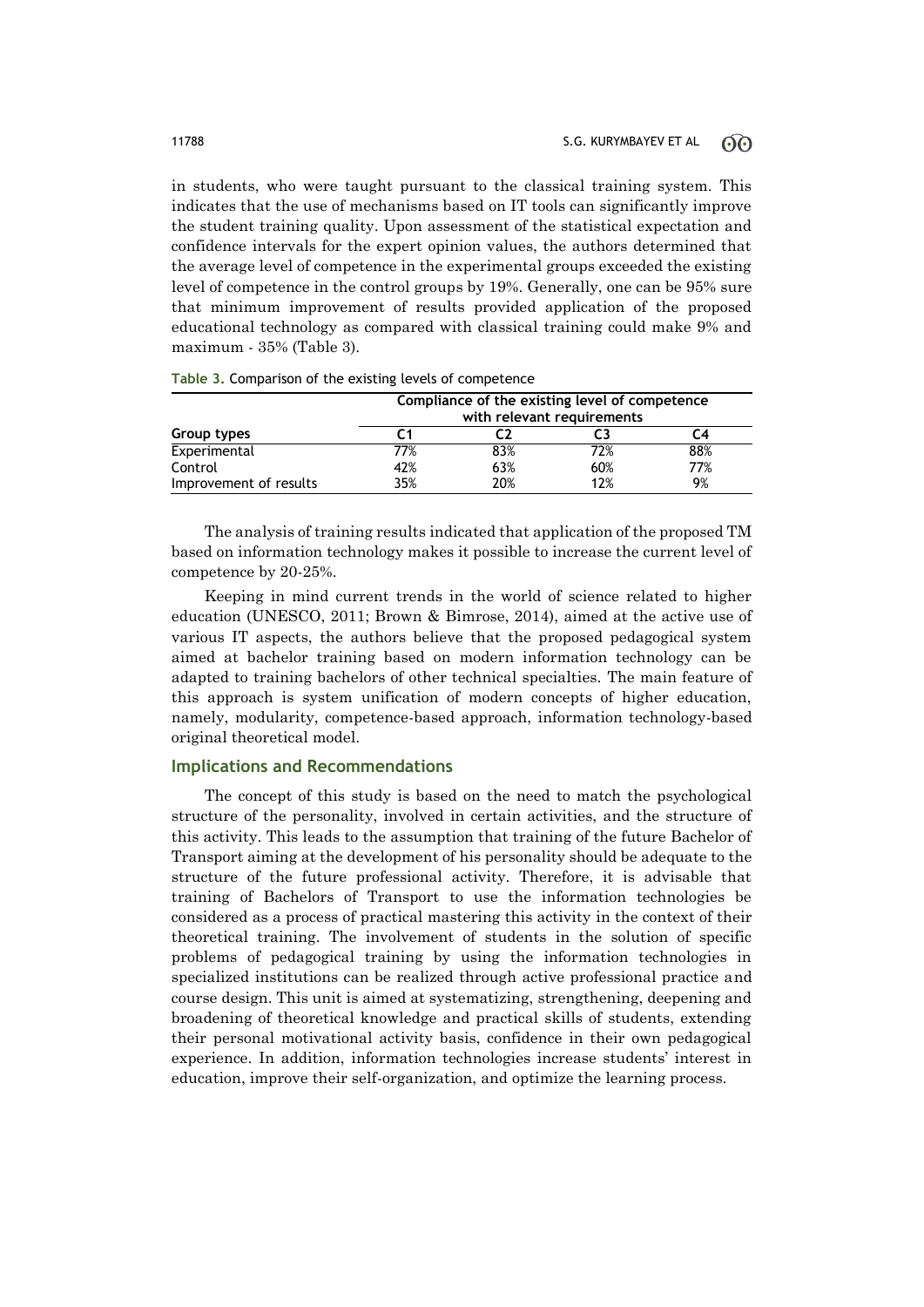Thus, each subsequent stage of training Bachelors of Transport to use information technologies is based on the previous one, broadens and deepens its contents in accordance with the defined objectives.

Experimental studies proved the efficiency of the proposed approaches and technologies.

The pedagogical system aimed at training bachelors of transport for using modern information technology in the organizational and technological activity is used in the teaching and learning process of the E.A. Buketov Karaganda State University and does not require large material costs.

### **Disclosure statement**

No potential conflict of interest was reported by the authors.

### **Notes on contributors**

**Sayat G. Kurymbayev** holds PhD and now is assistant professor at Academician E.A. Buketov Karaganda State University, Karaganda, the Republic of Kazakhstan.

**Gulfarida E. Samashova** holds PhD and now is assistant professor at Karaganda State Technical University, Karaganda, the Republic of Kazakhstan.

**Zhuldyz E. Alshynbayeva** holds Phd at Kazakh Agrotechnical University of S. Seyfullin, Astana, the Republic of Kazakhstan.

**Aigul O. Mukhametzhanova** holds PhD and now is assistant professor at Academician E.A. Buketov Karaganda State University, Karaganda, the Republic of Kazakhstan.

**Adilzada M. Sharadin** holds PhD and now is assistant professor at Academician E.A. Buketov Karaganda State University, Karaganda, the Republic of Kazakhstan.

**Kalamkas S. Kalybekova** holds PhD and now is assistant professor at Karaganda State Technical University, Karaganda, the Republic of Kazakhstan.

**Umitzhan A. Kalybekova** holds PhD and now is assistant professor at Academician E.A. Buketov Karaganda State University, Karaganda, the Republic of Kazakhstan.

### **References**

- Anton J.H. Boonen. (2014). The role of visual representation type, spatial ability, and reading comprehension in word problem solving: An item-level analysis in elementary school children International. *Journal of Educational Research*, 68, 15–26.
- Bayne, S. (2015). "Posthumanism and Research in Digital Education." In SAGE Handbook of Elearning Research, edited by Caroline Haythornthwaite. London: SAGE.
- Benassi, V. A., Overson, C. E., & Hakala, C. M. (2014). Applying science of learning in education: Infusing psychological science into the curriculum. Retrieved from the Society for the Teaching of Psychology web site: http://teachpsych.org/ebooks/asle2014/index.php
- Bespal'ko V.P., Tatur Y.G. (1989). Systemic and methodological support of the education process related to specialist training.: Study Guide. M., *Higher School*, 144.

Bespal'ko V.P. (2008). Nature-aligned Pedagogy. М.: Public Education., 512.

- Brown A., Bimrose J. (2014). Model of Learning for Career and Labour Mar.ket Transitions Research in Comparative and International Education September, 9: 270-286
- Fry H., Ketteridge S. (2008). A handbook for teaching and learning in higher education: enhancing academic practice. Stephanie Marshall. 3rd ed.
- Gabitova E.M., Vakhidova L.V., Steinberg V.E. (2015). Additional professional competence in the present-day expert training. *Educational Technology*, 4, 59-64.